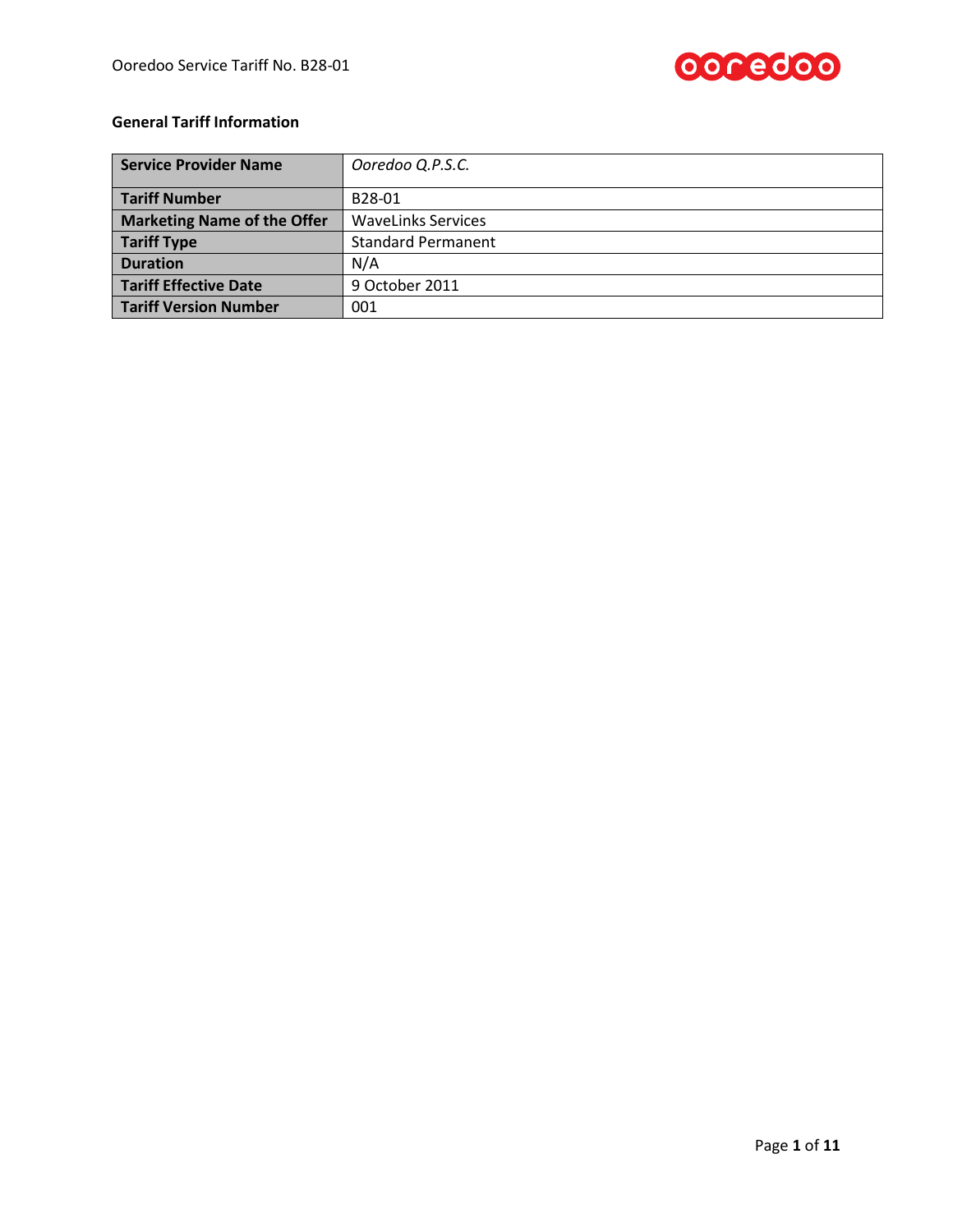

## **1. Definitions**

- **1.1** City Limit –Means area that falls under Doha and Al Rayyan municipal city limits
- **1.2** Demarcation point the point of interface between the Subscriber-managed equipment and the Ooredoo-managed equipment. The Demarcation point is also referred to as the "Service Access Point" (SAP).
- **1.3** End to End Client Network Availability- Service Unavailability shall mean a failure resulting in the customer being unable to connect to the Ooredoo Network from Customer's location. Service unavailability shall not include failure as a result of Ooredoo Network planned/scheduled maintenance, other planned outages, packet loss, problems with Customer's applications, equipment or facilities, acts or omissions of Customer, any use or user of the service authorized by Customer, or Force Majeure.
- **1.4** Ethernet VPN- Virtual Private Network based on Ethernet Protocol, the services are considered Layer2 as elaborated in OSI (Open Systems Interconnection )model
- **1.5** Gbps- Gigabits per second.
- **1.6** IPVPN-Virtual Private Network based on Internet Protocol, the services are considered Layer3 as elaborated in OSI (Open Systems Interconnection )model
- **1.7** MPLS-**Multiprotocol Label Switching** (**MPLS**) is a mechanism used in Ooredoo Network that directs data from one network node to the next based on short path labels rather than long network addresses, avoiding complex lookups in a [routing table.](http://en.wikipedia.org/wiki/Routing_table) The labels identify virtual links (*paths*) between distant nodes rather than endpoints. MPLS can encapsulate packets of various [network protocols.](http://en.wikipedia.org/wiki/Network_protocol)
- **1.8** Mean Time to Restore (MTTR) Service Commitment is the average time to restore the service after reporting an incident; this time includes the time to diagnose and locate the fault. The MTTR is measured from time when a Fault Ticket has been logged by Ooredoo Customer Services and to the Fault Ticket has been resolved, which is the time when the Service has been restored and is operational.
- **1.9** Mean Time between Failures (MTBF) is a measure of reliability of WaveLink service. It's measured as an average time between consecutive failures.
- **1.10** OSI model- Open Systems Interconnection is an effort to standardize [networking](http://en.wikipedia.org/wiki/Computer_network) that was started in 1977 by the [International Organization for Standardization](http://en.wikipedia.org/wiki/International_Organization_for_Standardization) (ISO), along with th[e ITU-T.](http://en.wikipedia.org/wiki/ITU-T)
- **1.11** Response Time Commitment is defined as the time taken for the Ooredoo support team to acknowledge the Incident trouble ticket within the response timescales defined in the SLA matrix. This acknowledgement will confirm receipt of the ticket, its Severity and indicate that diagnosis has commenced.
- **1.12** Service Domestic and international private telecommunications services provided using Ooredoo's landline facilities.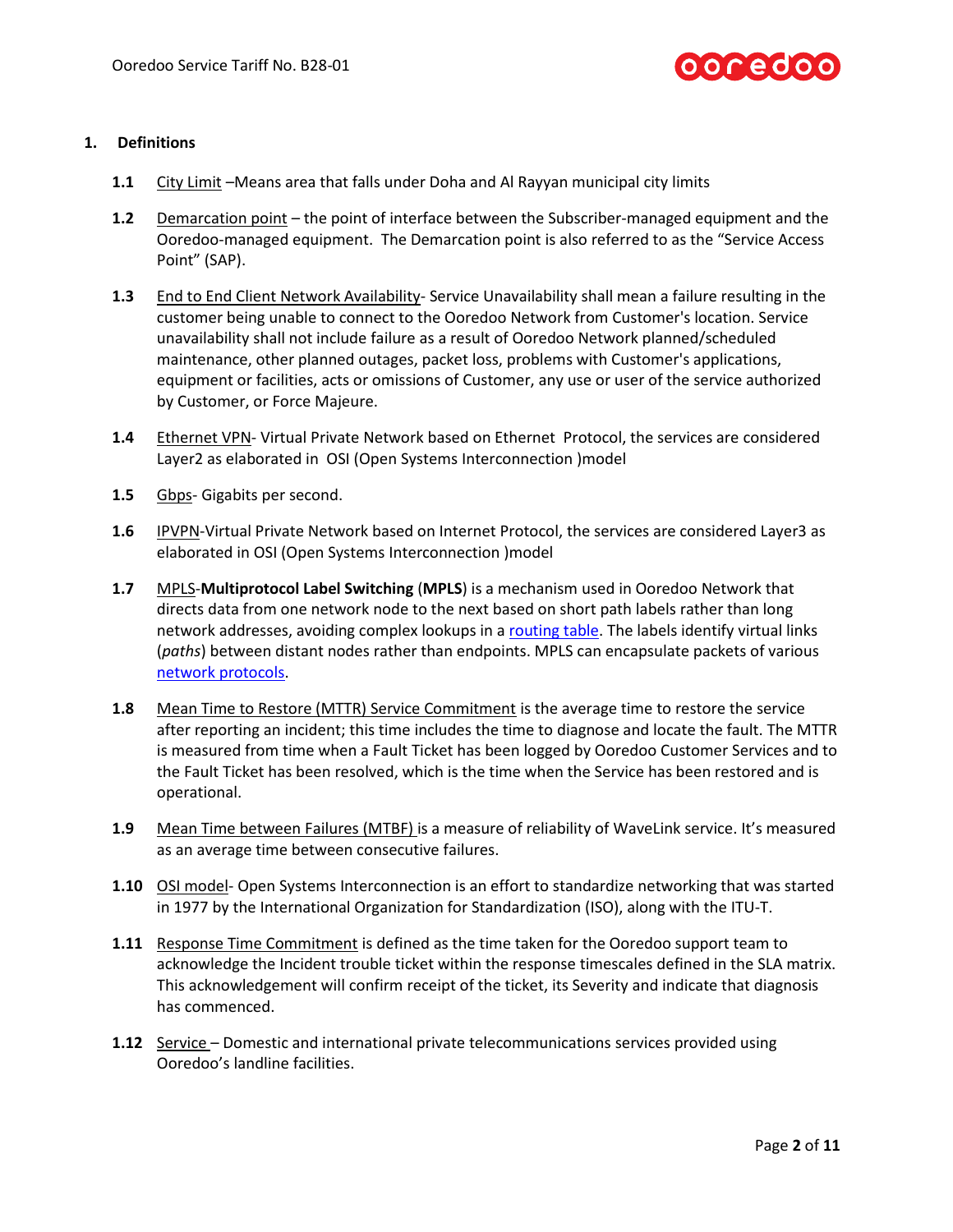

- **1.13** Service Restoration Commitment- Service Restoration (SR) Commitment is the commitment from Ooredoo for the restoration of the service in the event of a fault. It is defined in terms of Response Time and Mean Time to Restore Service (MTTR). Service Restoration can include the provision of a Workaround.
- **1.14** Severity Priority 1 (P1) Major Service affecting: Is an Incident when a Customer Site experiences a total loss of Service. If no correction is immediately available but a Workaround is created, the P1 Incident will be closed and a P2 Incident will be opened. The object is to neutralize a P1 Incident as soon as possible.
- **1.15** Severity Priority 2 (P2) Partial Service Affecting: Is an Incident that results in a partial service degradation of performance or a loss of resilience or redundancy of the Site but which does not result in a total loss of Service.
- **1.16** Subscriber –The person or entity that enters into an agreement with Ooredoo to receive and pay for Service.
- **1.17** WaveLink WaveLink is a Point to Point high capacity dedicated leased line product offering that's used to connect two or more business locations within Qatar.
- **1.18** Workaround Means a temporary repair, neutralization of a fault, modification, alteration, enhancement or replacement to the Service made by Ooredoo pursuant to an Incident which enables the Customer to use the Service in accordance with the specification prior to full correction.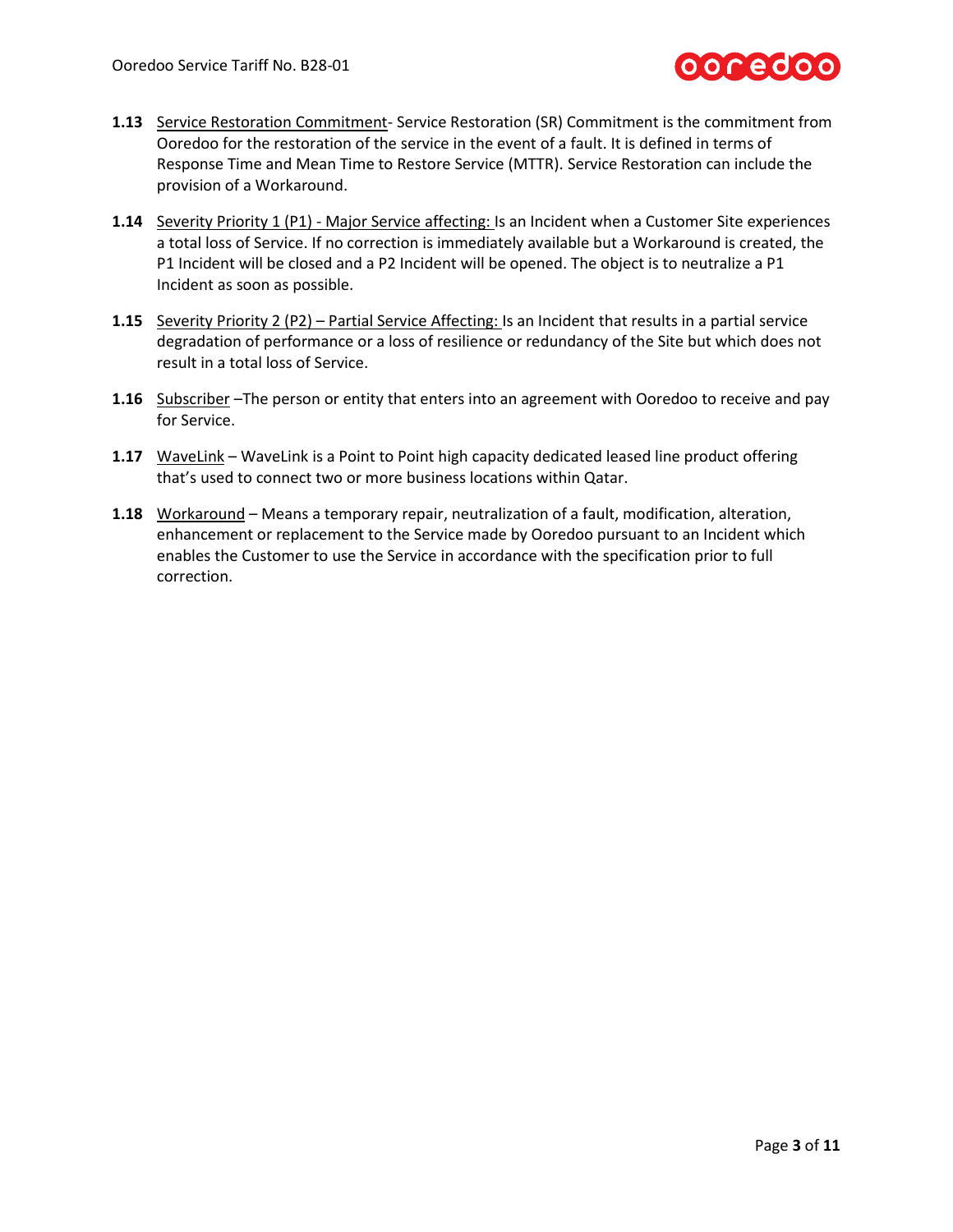

#### **2. Tariff Terms and Conditions**

- **2.1** This Tariff is for a permanent standard service.
- **2.2** This Tariff contains rates and charges applicable to the provision of the WaveLink Service.
- **2.3** This tariff will be effective as of the date established in this tariff and will automatically cease being effective if Ooredoo publishes a new tariff for this service or publishes notification on its webpage that this tariff is no longer effective subject to CRA approval, if required.
- **2.4** From time to time Ooredoo may publish promotions and readjustments on its webpage or by other means. Such promotions and readjustments will suspend or modify this tariff as specified by Ooredoo as of the date Ooredoo publishes such promotions or readjustments subject to CRA approval, if required.
- **2.5** These Service terms and conditions are in addition to the terms and conditions specified in Ooredoo's General Terms and Conditions for the Master Services Agreement for Business Telecommunications Services where referenced.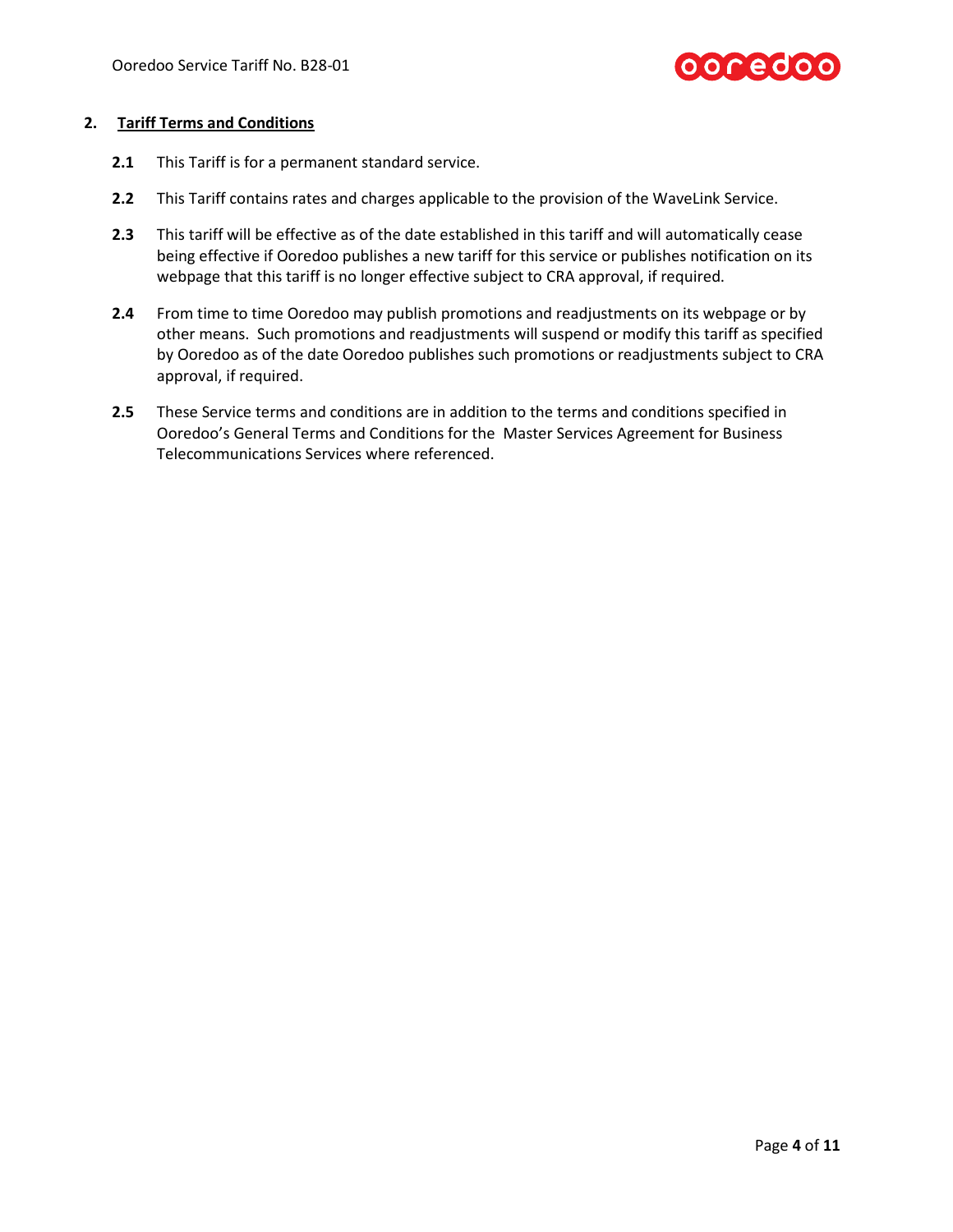

## **3. Service Description**

WaveLink is a Point to Point high capacity dedicated leased line product offering. WaveLink provides the flexibility for customers to carry their own protocols and set own protection levels. WaveLink provides a complete, end-to-end connectivity offering for capacities starting at 1Gbps. The service is promoted with a marketing name WaveLink, Wave implies the Technology being optical and Link denotes that the service is a Point to Point.

## **3.1 Physical Interfaces**

- **3.1.1** WaveLink are delivered with standard fiber interfaces. Selections of fiber type include single-mode and multi-mode.
- **3.1.2** The OI (Optical Interface) is the standard demarcation point for the WaveLink service. On the customer's request Ooredoo for the WaveLink service. Ooredoo will provide a Network Interface Device (NID) for link performance monitoring purpose. In this case the NID is the demarcation point for the WaveLink service.
- **3.1.3** Fiber interface or Network Interface Device (NID) would constitute the demarcation point for the WaveLink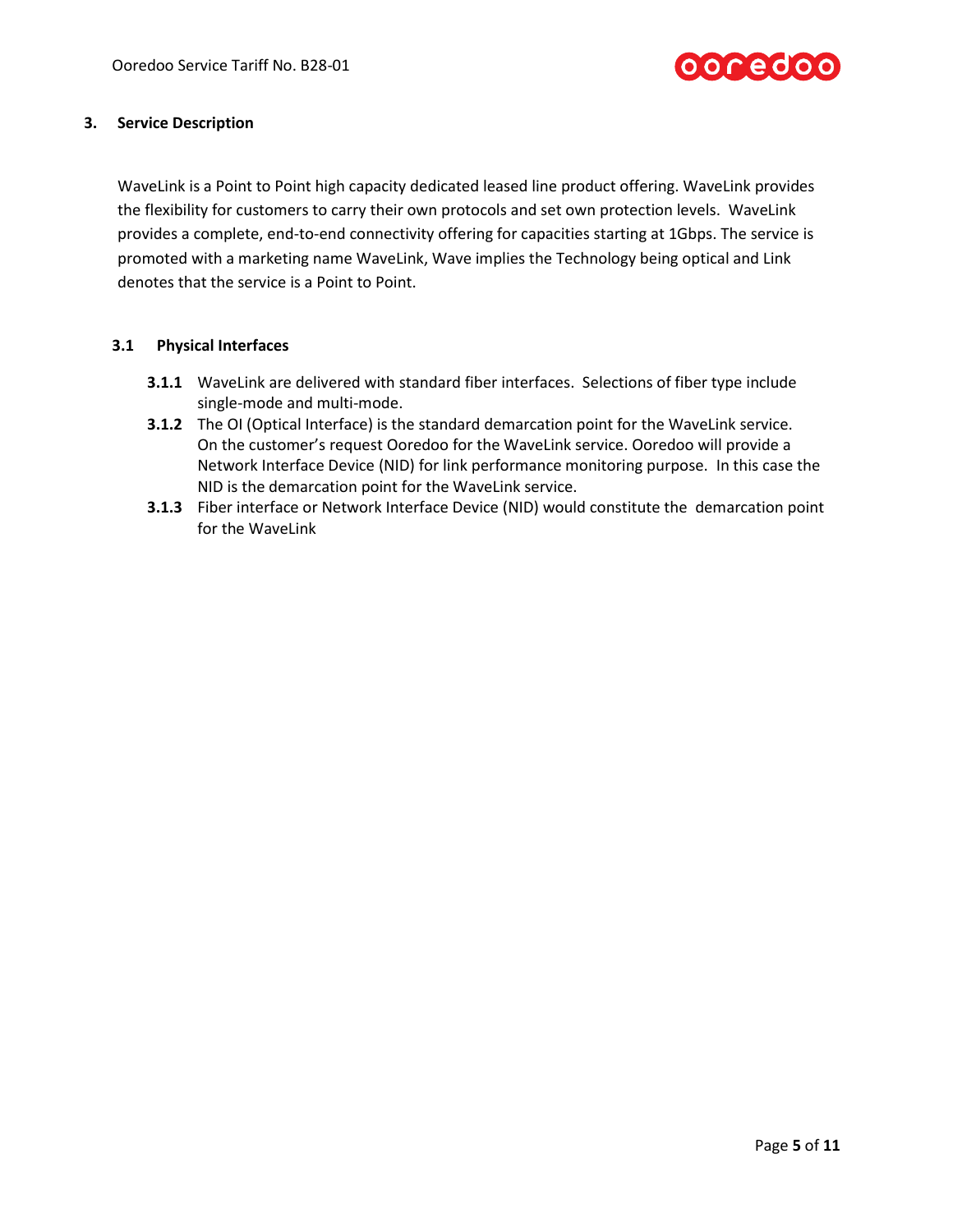

#### **4. Service Features and Charge Rates**

**4.1 Description:** WaveLink is a Point to Point high capacity dedicated leased line product offering. WaveLink provides the flexibility for customers to carry their own protocols and set own protection levels. WaveLink provides a complete, end-to-end connectivity offering for capacities starting at 1Gbps. WaveLink are suited for large organization requiring high capacity dedicated connectivity between their core locations such as Data Centers and network aggregation. WaveLink are high end connectivity services positioned at a premium over IPVPN and Ethernet VPN services based on MPLS.

## <span id="page-5-0"></span>**4.2 Charging:**

**4.2.1** WaveLink tariff is based on three charging variables including Setup fee, capacity and distance. The distance referred is the Chargeable Distance i.e. equal to 1.25 times of the radial distance between the points connected. Unlike IPVPN and Ethernet VPN, WaveLink is charged on a Point to Point basis. See table below for pricing of WaveLink.

| <b>WaveLink Standard Service Pricing Table</b> |                      |             |                      |
|------------------------------------------------|----------------------|-------------|----------------------|
| Capacity                                       | <b>Distance Slab</b> | Setup (QAR) | Rental (QAR / Month) |
| 1 Gbps                                         | 0-20 KM              | 10,000      | 150,000              |
|                                                | 21-30 KM             | 10,000      | 165,000              |
|                                                | 31-40KM              | 10,000      | 181,500              |
|                                                | $>41$ km             | 10,000      | 210,000              |
| 2.5 Gbps                                       | 0-20 KM              | 20,000      | 225,000              |
|                                                | 21-30 KM             | 20,000      | 247,500              |
|                                                | 31-40KM              | 20,000      | 272,250              |
|                                                | > 41 km              | 20,000      | 320,000              |
| 10 Gbps                                        | 0-20 KM              | 30,000      | 450,000              |
|                                                | 21-30 KM             | 30,000      | 495,000              |
|                                                | 31-40KM              | 30,000      | 544,500              |
|                                                | $>41$ km             | 30,000      | 670,000              |
| 40 Gbps                                        | 0-20 KM              | 40,000      | 900,000              |
|                                                | 21-30 KM             | 40,000      | 990,000              |
|                                                | 31-40KM              | 40,000      | 1,089,000            |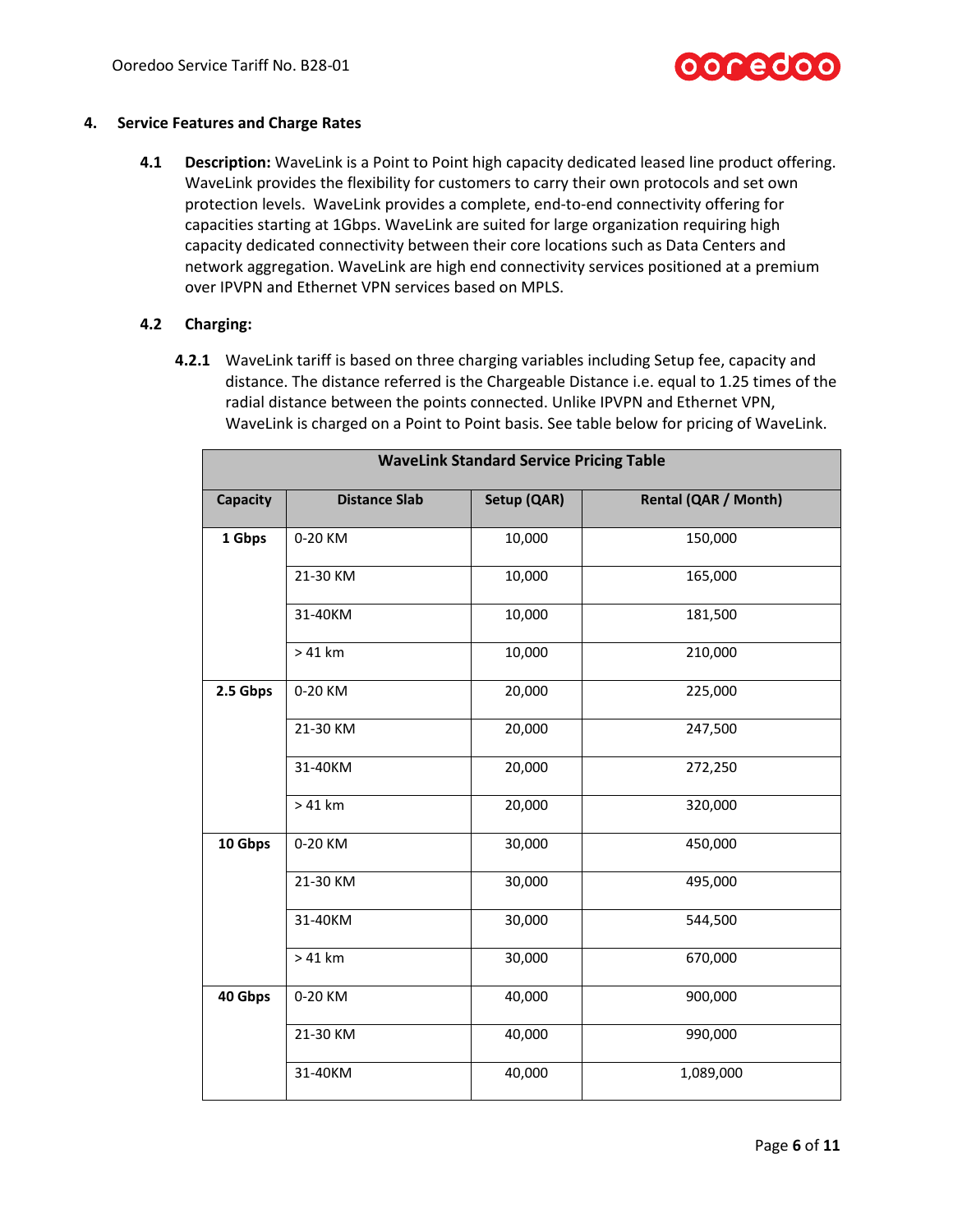

|          | $>41$ km | 40,000 | 1,350,000 |
|----------|----------|--------|-----------|
| 100 Gbps | 0-20 KM  | 50,000 | 1,350,000 |
|          | 21-30 KM | 50,000 | 1,485,000 |
|          | 31-40KM  | 50,000 | 1,633,500 |
|          | $>41$ km | 50,000 | 2,000,000 |

- **4.2.2** Setup Charge includes the cost of passive equipment at the customer premises such as Fibre Termination box, patch cords and physical installation; fiber patching at Ooredoo Core and end to end testing.
- **4.3 Upgrade Policy:** A Subscriber upgrading between packages will do so without paying any extra charge except paying for the new package. A new contract term would commence for the changed requirement.
- **4.4 Downgrade Policy:** A subscriber downgrading between packages will be liable to pay the older package he downgraded from if the subscriber downgrade after the minimum service period, he will not be liable to the charges fees.
- **4.5 Change of Location:** Subject to feasibility, a Subscriber may change the location where the Service is provided and will be liable to pay the applicable installation fee as per paragraph [4.2.](#page-5-0)
- **4.6 Temporary Subscriptions:** Ooredoo would allow temporary subscription for the service for temporary use such as exhibitions, conferences and symposiums. All temporary Subscriptions are subject to feasibility. For the temporary subscription, Ooredoo would charge twice the setup fee and a minimum one month rental.

#### **4.7 Optional Add On: Service Level Agreement**

- **4.7.1 Description:** A Subscriber may enter into a Service Level Agreement (SLA) which defines service and support levels provided by Ooredoo to the Subscriber for WaveLink. A Subscriber may enter into one of the following SLA's;
	- **4.7.1.1 First Class SLA:** The First Class SLA is offered with more stringent objectives and comprehensive parameters. First Class SLA is a premium service wherein Ooredoo guarantees the high availability by ensuring the redundancy and diversity as a packaged solution. See table below for services.
	- **4.7.1.2 Business Class SLA:** The Business class SLA option is where the objectives are defined for selective key parameters like availability.
- **4.7.2 SLA Features –** Ooredoo Service Level Agreement provides commitment on various performance, availability, reliability and incident management parameters which differ on the type of SLA Package as per the table below.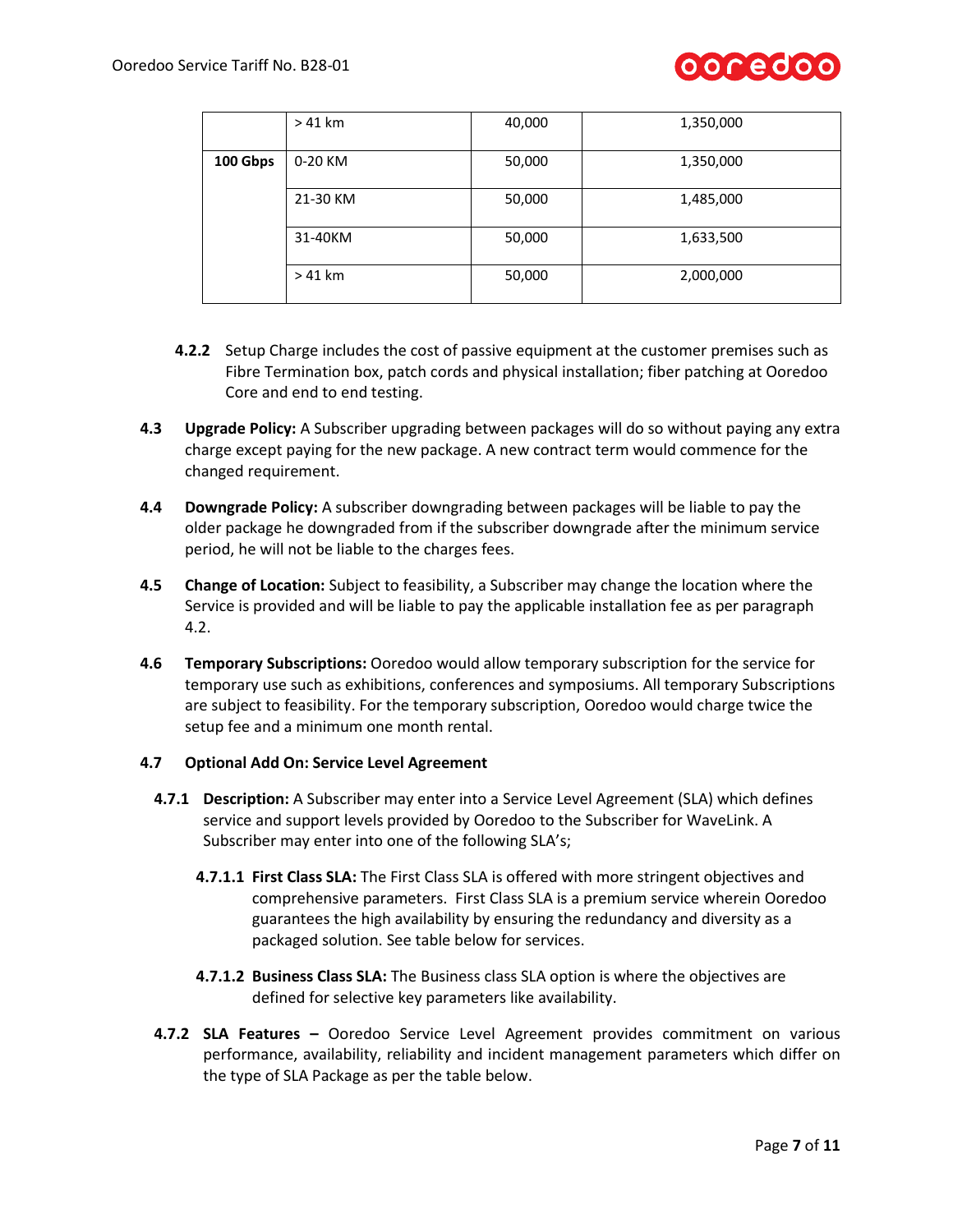

| <b>Service</b>      | <b>SLA Parameter</b>                             | Applicability         |                    |
|---------------------|--------------------------------------------------|-----------------------|--------------------|
| <b>Domain</b>       |                                                  | <b>Business Class</b> | <b>First Class</b> |
| Availability        | End to End Client Network Availability           | 99.0%                 | 99.5%              |
| Incident Management | Average Response Time - All Faults               | 1 hours               | 30 minutes         |
| Incident Management | Average MTTR - P1 Incidents (within city limit)  | 8 hours               | 4 hours            |
| Incident Management | Average MTTR - P1 Incidents (outside city limit) | 12 hours              | 8 hours            |
| Incident Management | Average MTTR - P2 Incidents                      | 12 hours              | 8 hours            |
| Reliability         | Average MTBF                                     | Not applicable        | 15 days            |

# **4.7.3 Charges:**

# **4.7.3.1 Monthly Fee:** Customers are charged an additional monthly fee as follows;

| <b>Product</b><br><b>Business Class SLA</b> |     | <b>First Class SLA</b> |  |
|---------------------------------------------|-----|------------------------|--|
| WaveLink                                    | 15% | 40%                    |  |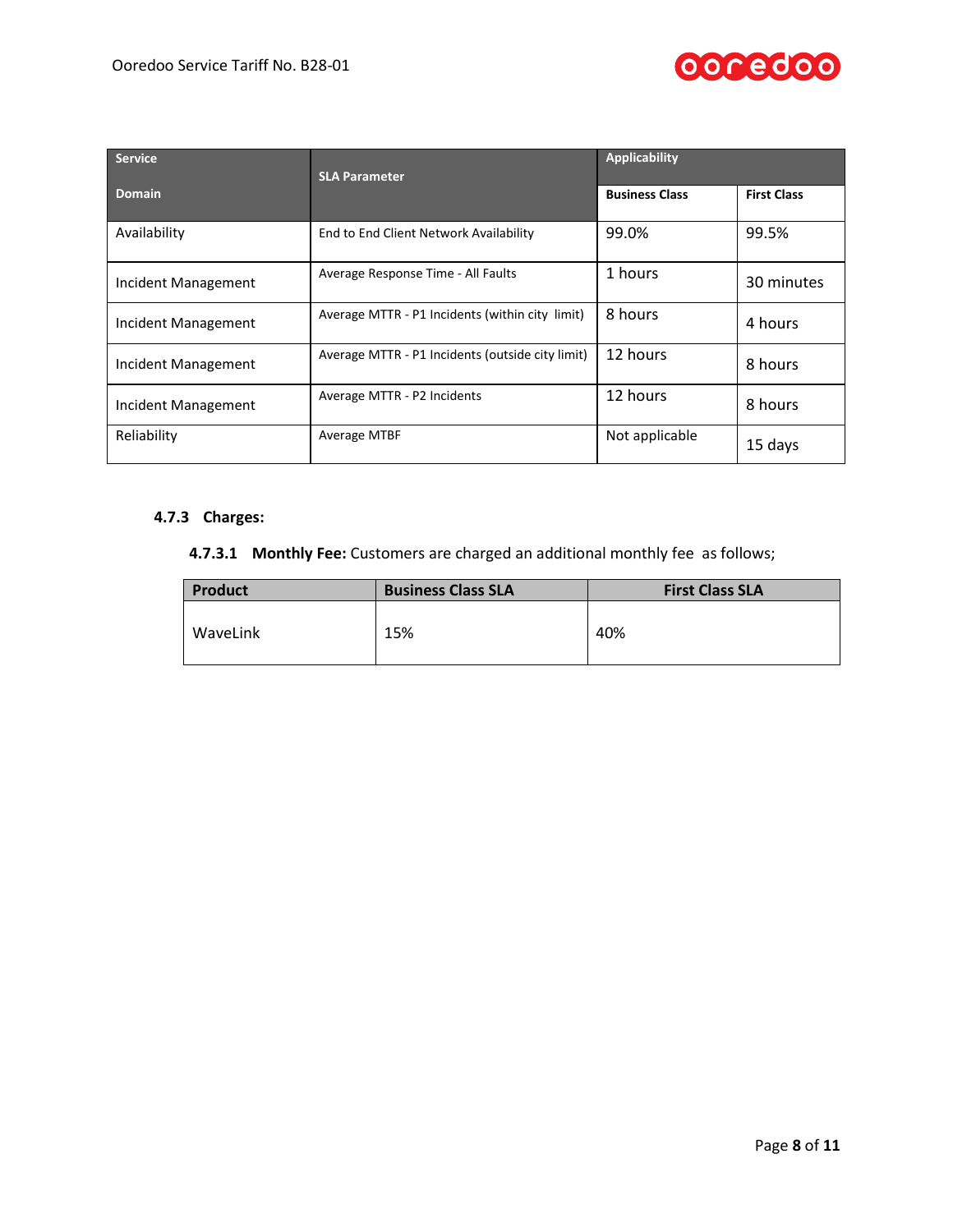

#### **5. Service Provider obligations**

- **5.1 Commencement of Service:** The service shall commence from the date of activation of service.
- **5.2 Responsibility for service:** Ooredoo is responsible for service only up to the Demarcation Point and shall not be responsible for any quality of service, continuity of service or other matters impacted by subscriber cabling, equipment or other facilities (not provided by Ooredoo) beyond this point.
- **5.3 Service Provisioning Time:** If the customer location is feasible from a network perspective, Ooredoo endeavor to provision the services within a lead time of 4-6 week from the date of release of Purchase Order.
- **5.4 Service availability and limits:** Certain factors, such as network changes, traffic volume, transmission limits, service outages, technical limitations, signal strength, customer device, terrain, structures, weather, or other conditions that may arise from time to time, may interfere with actual service quality and availability. WaveLink service may not be available in the subscriber's area, their specific location.
- **5.5 Discontinuation:** Ooredoo reserves the right to discontinue the circuit temporarily or permanently if the use of the circuit, in Ooredoo's reasonable judgment, is causing or is likely to cause substantial impairment to Ooredoo's regular public services and in any such case Ooredoo shall give the Subscriber the maximum length of notice, practicable in the prevailing circumstances, of any intended discontinuation of the circuit under this clause. No rental shall be paid for the period of such discontinuation. Ooredoo may need to discontinue service for a variety of reasons, such as maintenance, circuit interruptions or in the event of an emergency when capacity in the cable is reduced for any reason, such as cable failure, and private circuits are required to be re-used to convey priority emergency traffic.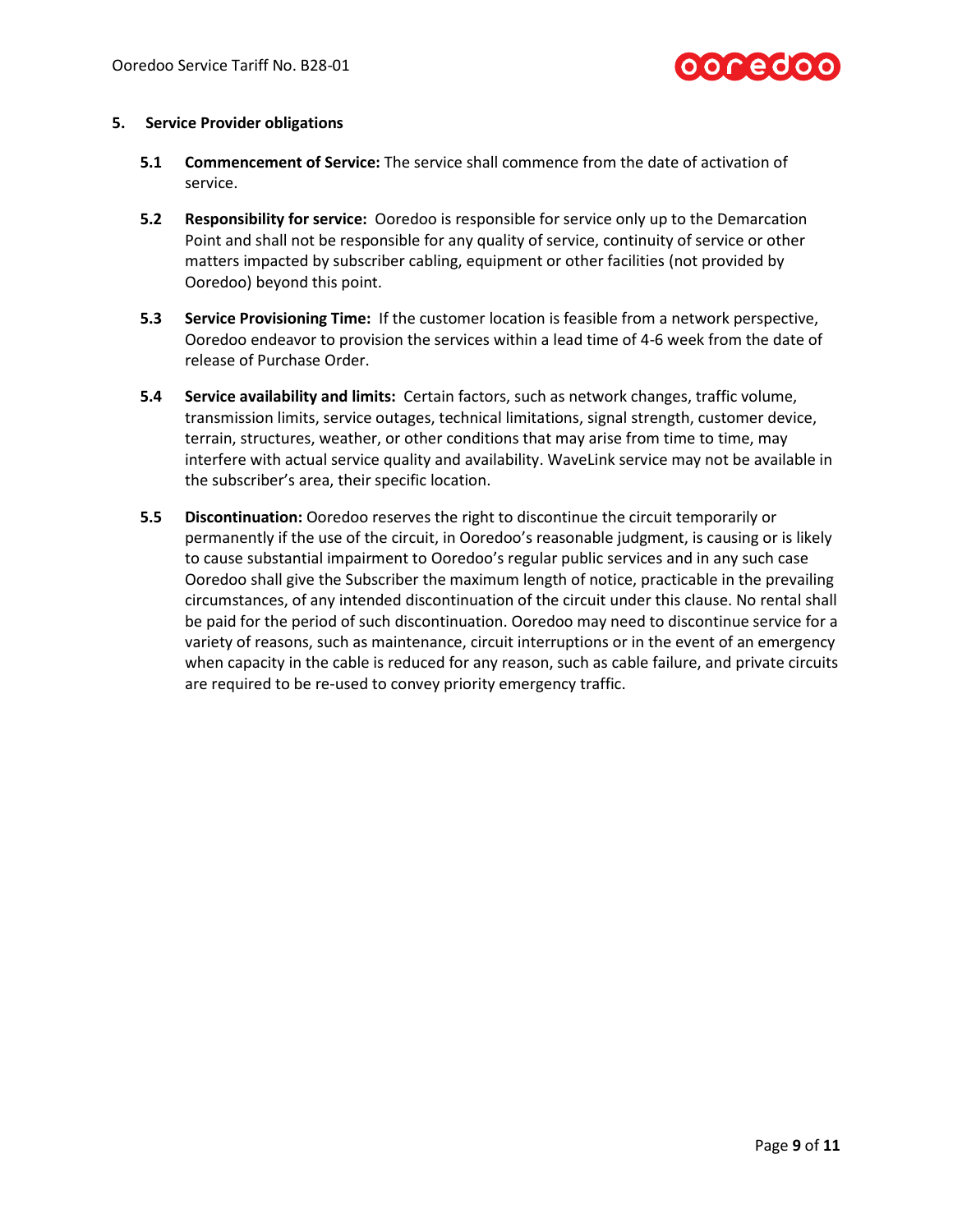

#### **6. Subscriber obligations**

- **6.1 Minimum service period**: The service will be provided for a minimum service period of three (3)months from the date of activation.
- **6.2 Cancellation:** If a Subscriber terminates the contract before the end of the minimum service period term, the Subscriber will be liable to pay the full charges for the remaining duration for the minimum service period.

## **6.3 Connection to the circuit:**

- **6.3.1** The Subscriber shall bear all the costs of connection of the circuit at each terminal by landline or otherwise to the Subscriber's corresponding premises and shall provide at its own cost all communication equipment and ancillary devices necessary for its use of the circuit.
- **6.3.2** The subscriber shall comply with any reasonable request by Ooredoo concerning the configuration of the subscriber's data devices and/or the use of the service.
- **6.3.3** The Subscriber hereby undertakes not to connect or permit to be connected to any Terminal of the circuit any equipment, apparatus or device which causes or is likely to cause damage to or interference with the circuit or any terminal thereof and to allow access to the Subscriber's premises as agreed with the Subscriber by a duly authorized representative of Ooredoo for the purpose of inspecting the equipment, apparatus and devices therein in connection with the Services provided to the Subscriber.
- **6.4 Use of the circuit:** The Subscriber shall use the circuit only for purposes strictly relating in all respects to its business and in particular the Subscriber shall not use or allow the use of the circuit to provide unlicensed telecommunications services or for any other unlawful activity.
- **6.5 Assignment:** The Subscriber shall not assign; transfer sublet, charge or otherwise part of any of its rights and obligations under the Service Agreement without the prior written consent of Ooredoo, which will not be withheld unreasonably.

\* \* \* END OF TARIFF \* \* \*